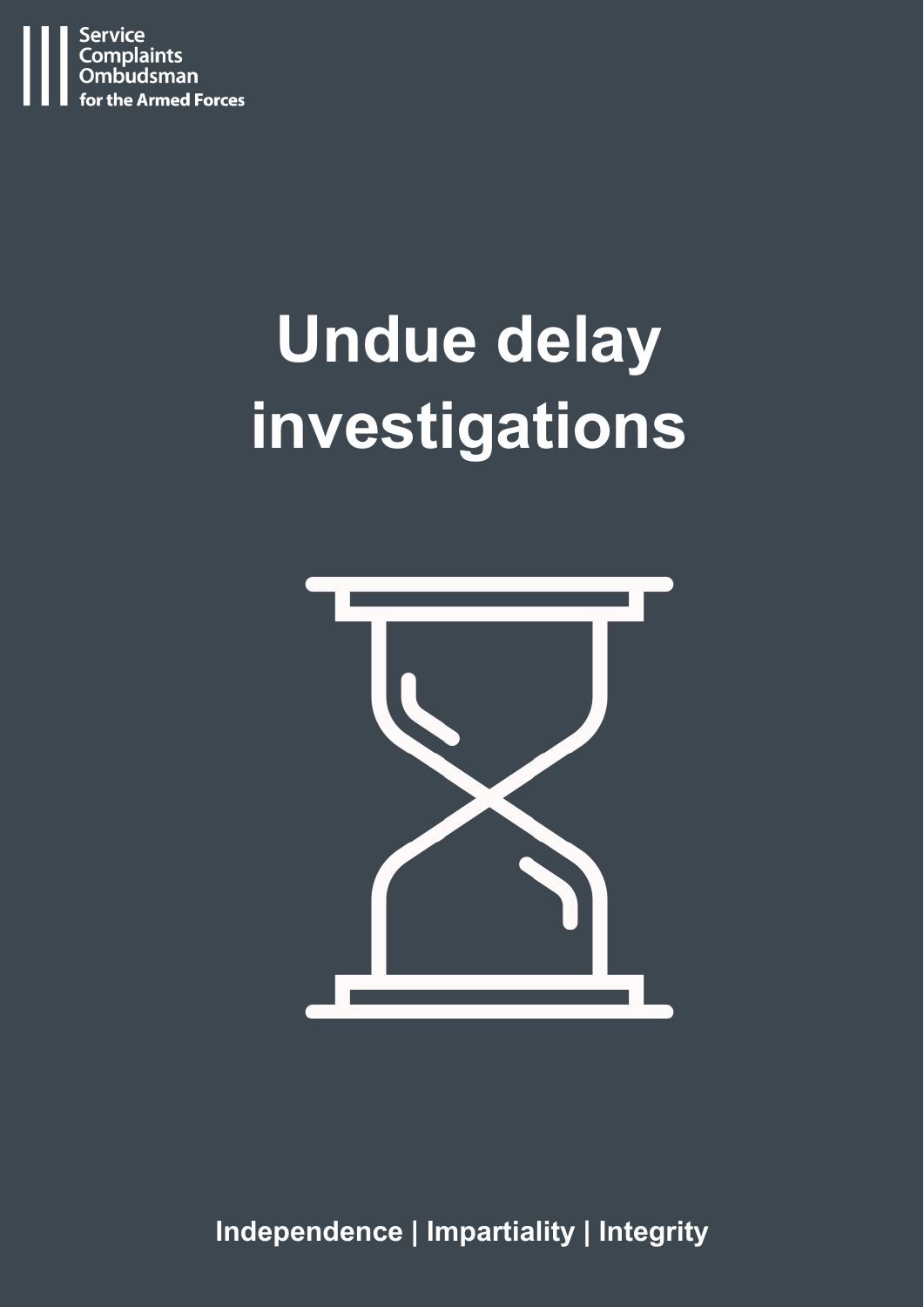# **Undue delay investigations**

**This pamphlet explains everything you need to know about the Ombudsman's power to conduct investigations into alleged undue delay.**



# **What is undue delay?**

There is no legal definition of undue delay, but in general terms it means you think that the time taken to do something is unreasonable or excessive.



## **When can I ask for an investigation?**

There is no time limit for making an application for undue delay when your Service Complaint/Matter\* is still being dealt with by the chain of command or on-going through the Service Complaints process. But you should try and resolve the delay with the person that is handling your complaint before making an application to the Ombudsman.

If you have tried to resolve the delay yourself without success and would like the Ombudsman to investigate, you can request an investigation into undue delay where:

- You believe there has been undue delay in the handling of aService Complaint you have made; or
- You believe there has been undue delay in the handling of a Service Matter; **and**
- The Service Complaint or Service Matter is still open.

\*A Service Matter is any matter that has been raised with the Service and could potentially be a Service Complaint, but a Service Complaint has not been made. This could mean you have made an informal complaint or submitted an Annex F/ statement of complaint but an admissibility decision has not been made yet.



# **How do I ask for an investigation?**

You will need to complete the [application for an investigation of undue](https://www.scoaf.org.uk/download/3887/) delay on our website. The form outlines the information we need from you to process your application, including your consent. For undue delay you need to provide:

- Your Annex F form or statement of complaint
- A copy of the admissibility decision (if available)

**Please note**: It is important that we can contact you once you have submitted an application. If we can't contact you we may be unable to process your application or there may be delays in starting an investigation.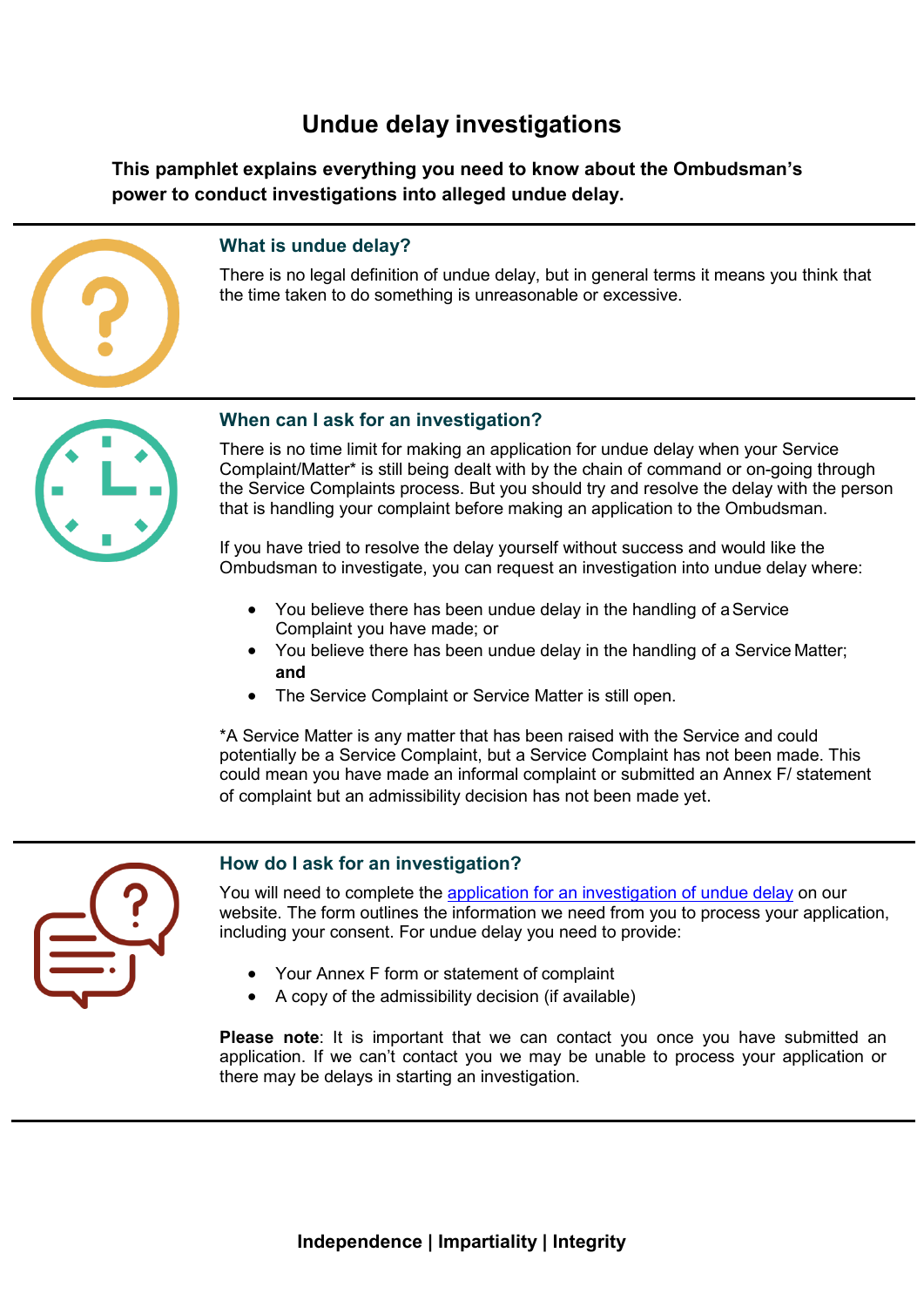

# **What happens once you receive my application?**

Once we receive your application form you will be sent an acknowledgement within 2 working days. The Enquiries and Referrals Team will check you have provided all the documents needed to process your application before it is passed onto the Investigations Team to conduct an initial eligibility review.

The investigator assigned to your application will check whether we can accept the matter for investigation, against the following eligibility requirements:

- The complaint relates to an on-going Service Complaint or the handling of a Service Matter
- There is an indication of delay
- The application is not deemed frivolous, vexatious, or malicious

If the application meets the eligibility criteria it will be accepted for investigation. If the application is not accepted, a letter will be sent to you and your Service to explain why we have reached this decision.

If the complaint is accepted, the investigator will contact you to clarify the nature of the complaint, the impact of the alleged delay, and to request additional information if required. Then the investigator will write to the person handling your complaint (this could be the Specified Officer, Decision or Appeal Body) to request:

- a timeline of the complaint and any other relevant process to date;
- reasons for any delay;
- details of the steps being taken to resolve the delay;
- timeframe for completion of the Service Complaint or Service Matter;
- any additional information that may be required to conduct the investigation.

A final report will be issued to you and your Service, outlining whether there has been undue delay and, if so, whether this has caused or could have caused injustice to you. The report may also include any recommendations on how the matter should be resolved and wider lessons for the Services concerned, if relevant.

The investigator will aim to complete the investigation within **17 working days**. If the timeframe is not likely to be met, you will be provided with regular updates, including a revised timetable, the reason for the delay and when it is expected we will complete the investigation.

### **What do I do if I have a question or issue to raise while you are investigating?**

Any questions regarding the investigation process should be sent to the investigator handling your complaint. The investigator will always try to respond to your question within a timely manner, but please allow 2 working days for a response.

Similarly, if you have additional information that you would like us to see, which we have not asked for, please do not send it to us as this may slow the investigation process down. You can make the investigator aware of the documents you have, and they will tell you if and when this information is needed.